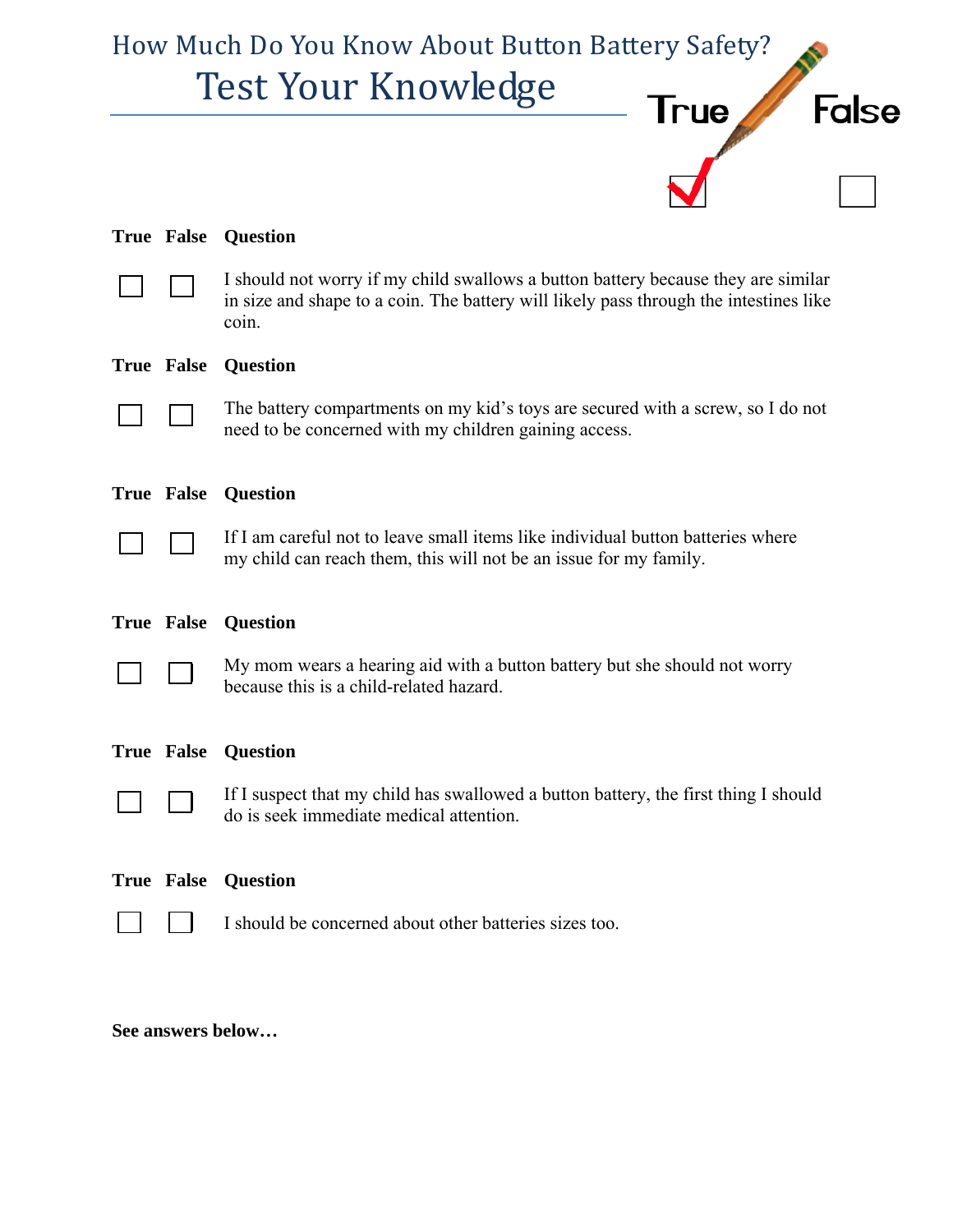**Question:** I should not worry if my child swallows a button battery because they are similar in size and shape to a coin. The battery will likely pass through the intestines like a coin.

## **Answer:** False…

In some instances a button battery will pass. However, the button battery could become stuck or lodged in the throat. When this happens, the battery can cause chemical burns in as little as two hours.

If you suspect that your child has swallowed a button battery, immediately seek medical attention. Immediately call the 24-hour National Battery Ingestion Hotline at 202-625-3333 or your poison center at 1-800-222-1222.

…

**Question:** The battery compartments on my kid's toys are secured with a screw, so I do not need to be concerned with my children gaining access.

## **Answer:** False…

It is true that the battery compartments on children's toys are secured with a screw, but adults must ensure that they are secured properly. Adults also should be aware that other non-child related items that are commonly left within a child's reach do not have screw-secured backs.

Some items with button batteries that are commonly left within a child's reach include: remote controls; bathroom scales; o wukecn'i tggvkpi "ectfu="light-up watches, pens and jewelry;"""""""" Temole controls, cannot and control for the control of "xkf gq" co gu"

…

**Question:** If I am careful not to leave small items like individual button batteries where my child can reach them, this will not be an issue for my family.

#### **Answer:** False…

While that is a great first step in protecting your children from this hazard, it is not the only concern. A recent study found that in more than 60 percent of the incidents involving children, the child was able to access the battery directly from the product.

Children's toys and products are required to have screw locked battery compartments to prevent access. However, other products such as remote controls, game controls "cpf" in  $\vec{v}$  was in  $\vec{v}$  was and watches do not have to meet those same requirements. These products uj qwif "dg"ngr v"qw"qh reach from children.

…

**Question:** My mom wears a hearing aid with a button battery but she should not worry because this is a child-related hazard.

# **Answer:** False…

Adult consumers, particularly seniors, also have unintentionally swallowed button batteries. In these instances, the battery often was mistaken for a pill.